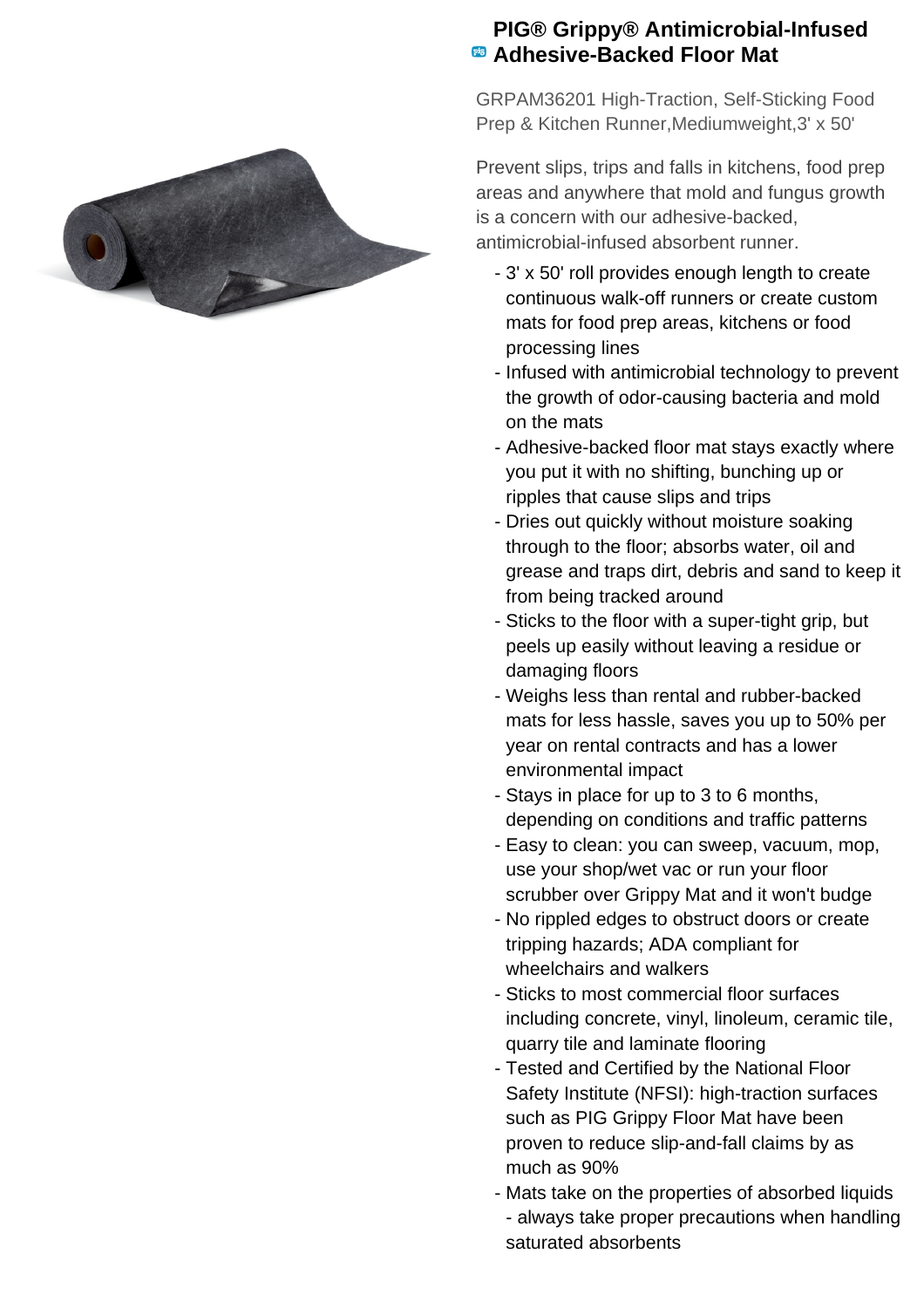

| Item#                              | <b>Description</b> | <b>Dimensions</b>                                                                            | Weight    |
|------------------------------------|--------------------|----------------------------------------------------------------------------------------------|-----------|
| GRPAM36201-BK                      |                    | 3' W x 50' L                                                                                 | 13.5 lbs. |
| <b>Metric Equivalent:</b>          |                    |                                                                                              |           |
| Item#                              | <b>Description</b> | <b>Dimensions</b>                                                                            | Weight    |
| GRPAM36201-BK                      |                    | 91.4cm W x 15m L                                                                             | 6.1 kg    |
| <b>Specifications</b>              |                    |                                                                                              |           |
| <b>Style</b>                       |                    | High-Traction, Self-Sticking Food Prep & Kitchen Runner                                      |           |
| <b>Dimensions</b>                  |                    | 3' W x 50' L                                                                                 |           |
| <b>Mat Weight</b>                  |                    | Mediumweight                                                                                 |           |
| <b>Absorbency</b>                  |                    | Up to 4 gal. per roll                                                                        |           |
| <b>Backing Material</b>            |                    | Adhesive-Backed                                                                              |           |
| <b>Brand</b>                       |                    | <b>PIG</b>                                                                                   |           |
| <b>Category</b>                    |                    | Grippy® Floor Mat                                                                            |           |
| <b>Core Diameter</b>               |                    | 3"                                                                                           |           |
| <b>Flammability Specifications</b> |                    | Flame Resistant - Will melt and self-extinguish                                              |           |
| <b>Fluid Absorbed</b>              |                    | Water; Grease; Oils                                                                          |           |
| Incinerable                        |                    | Yes                                                                                          |           |
| <b>Industry</b>                    |                    | Grocery/Retail; Restaurant; Institutional & Commercial<br>Facilities; Education; Hospitality |           |
| Indoor/Outdoor                     |                    | <b>Indoor Use</b>                                                                            |           |
| <b>Perforated</b>                  |                    | No                                                                                           |           |
| <b>Storage Temp Range</b>          |                    | Store between 32°F and 120°F                                                                 |           |
| <b>Temperature Limit</b>           |                    | Surface temps from 55°F to 120°F                                                             |           |
| <b>Traffic</b>                     |                    | Heavy Foot Traffic; Carts & Equipment                                                        |           |
| <b>UV Resistant</b>                |                    | No                                                                                           |           |
| <b>Walking Surface</b>             |                    | <b>Absorbent Top</b>                                                                         |           |
| Sold as                            |                    | 1 roll                                                                                       |           |
| Weight                             |                    | 13.5 lbs.                                                                                    |           |
| # per Pallet                       |                    | 28                                                                                           |           |
| <b>Composition</b>                 |                    | Absorbent - Polypropylene<br>Adhesive Backing - Proprietary Adhesive Material                |           |
| <b>UNSPSC</b>                      |                    | 47131901                                                                                     |           |
| <b>Pigalog® Page Number</b>        |                    | Page 219                                                                                     |           |
|                                    |                    |                                                                                              |           |

## Metric Equivalent